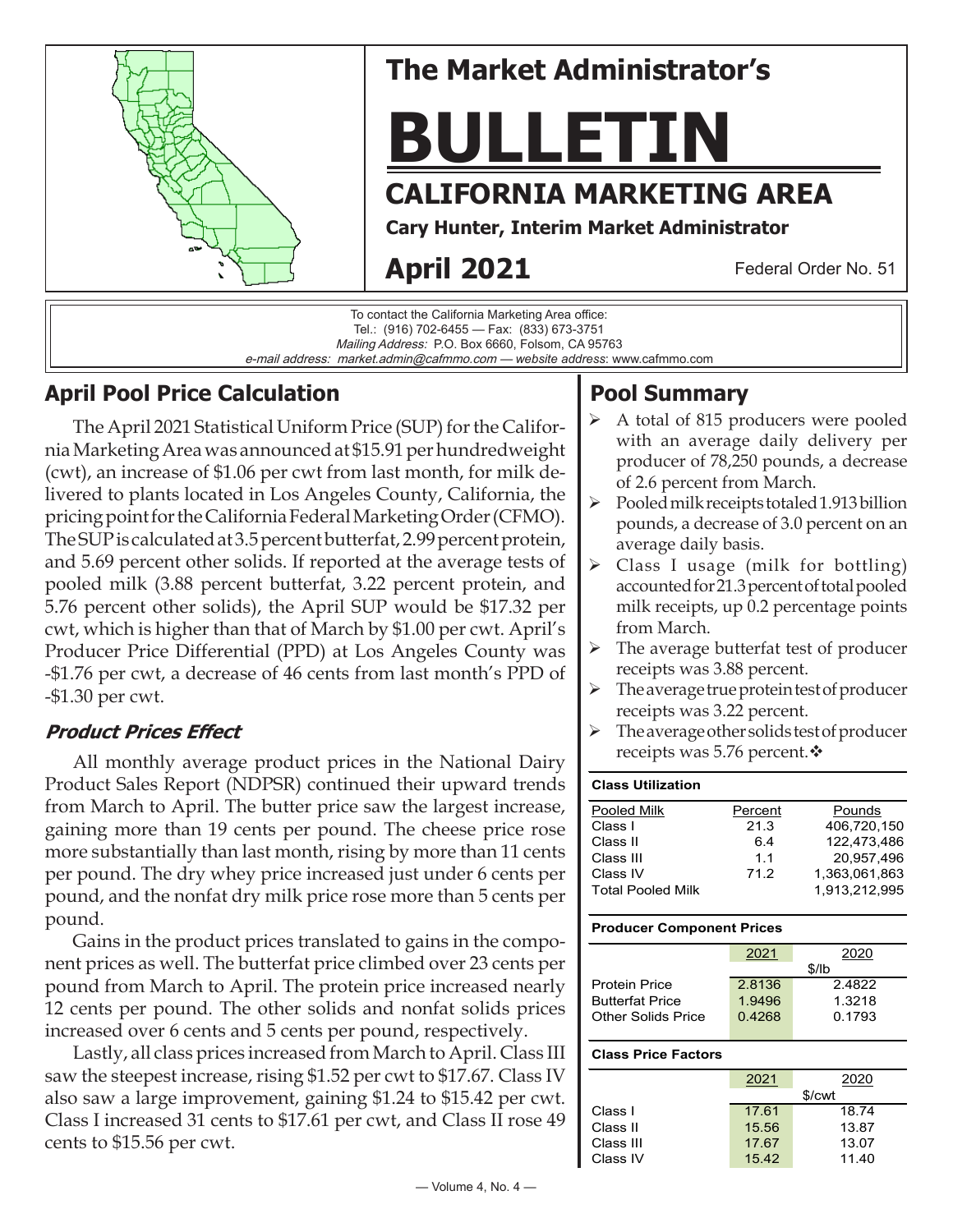# **Milk Price Outlook Through 2021**

The Economic Research Service's (ERS) most recent *Livestock, Dairy, and Poultry Outlook* (LDP) projects the 2021 all-milk price to average \$18.95 per hundredweight (cwt)—an increase of \$0.71 from 2020's all-milk price of \$18.24 per cwt. The LDP predicts the 2021 Class III price to average \$17.70 and the 2021 Class IV price to average \$15.75 per cwt. Based on May 19, 2021 *Chicago Mercantile Exchange* (CME) futures, the California Federal Marketing Order (CFMO) Statistical Uniform Price (SUP) is forecasted to average \$17.03 per cwt in 2021—an increase of \$2.47 from 2020. Current CME futures suggest blend prices under Federal Order 51 will continue to recover from 2020's lows through the course of 2021; the third and fourth quarter 2021 SUPs are expected to average \$18.34 and \$18.71 per cwt, respectively. **Selected Cost Factors**

The milk to feed ratio, as reported by ERS, "is the number of pounds of 16-percent protein mixed dairy feed equal in value to 1 pound of whole milk." The ratio was 2.56 in November 2020, but it has declined every month since then and sits at 1.75 in March 2021. This means that feed is becoming more expensive relative to milk. CME futures as of May 19, 2021 suggest producers will continue to face higher feed costs; corn is expected to average \$5.49 per bushel (bu) in 2021, posting an increase of nearly \$2.00 per bu over 2020's average. Moreover,

soybean prices are expected to peak above \$16 per bu in May 2021 and average an estimated \$14.06 per bu in 2021, higher than 2020's average by more than \$5.00 per bu. These high feed prices could weigh on producers' margins through the end of 2021.

According to data from the United States Energy Information Administration (USEIA) national diesel prices are predicted to average \$2.96 per gallon in 2021, increasing by just over \$0.40 per gallon from 2020's average. However, national estimates may understate diesel costs to producers located in California—USEIA data shows that the 2020 average diesel price in California was more than \$0.80 higher than that of the whole country.

The accompanying figure illustrates these estimates, depicting the forecasted milk prices, USEIA's diesel projections, and CME grain futures.

### **Supply Factors**

#### *Milk Production & Herd Size*

Milk production in California and throughout the United States continues to climb. The USDA National Agricultural Statistics Service (NASS) *Milk Production* report shows that California production in the first quarter of 2021 increased by 1.8 percent, adjusting for the leap day, compared to the same quarter in 2020. During the same period, milk yield per cow improved, while cow numbers were reduced by roughly 3,000 head. Compared to the previous quar-

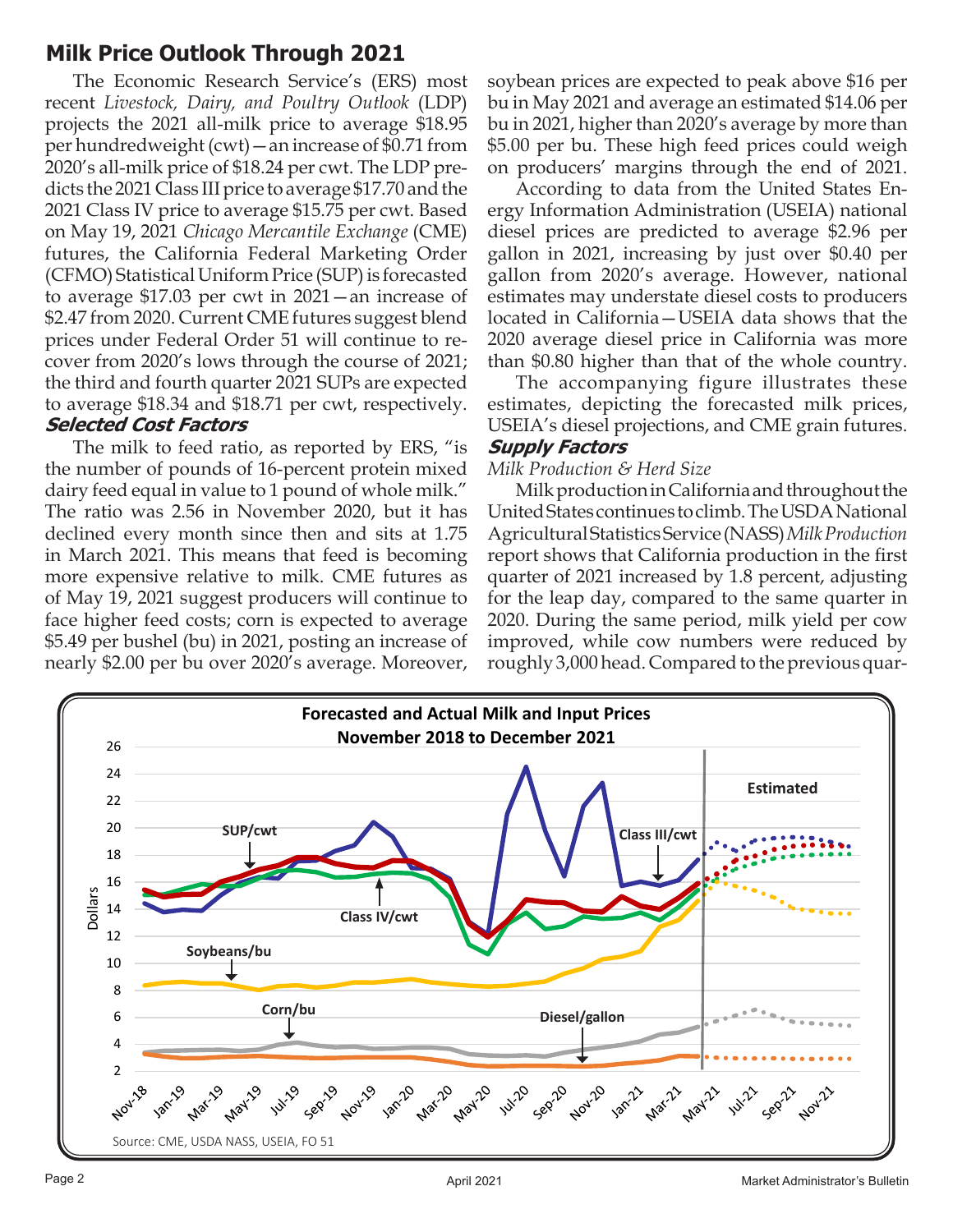ter (October to December 2020), the number of cows in California remained relatively steady at 1.72 million.

The *Milk Production* report shows that total production across the U.S. rose 2.2 percent in Q1 of 2021 versus that of 2020, accounting for the leap day. The dairy herd expanded over the same period, rising by 82,000 head. Nationally, the number of cows has continued to climb since June 2020. As cull cow slaughter rates remain low, cow numbers may continue to increase. However, with feed prices on the rise as we head into the hot summer months, cull cow slaughter rates have the potential to rise, especially in California. ERS projects the national dairy herd to increase through the second and third quarters of 2021 but decline in the fourth quarter due to rising feed prices. Prevalent drought conditions in the Western U.S. are likely to put some dampening effect on production. *Cold Storage*

As of May 17, 2021, butter stocks are at almost 72.9 million pounds, according to the NASS *Weekly Cold Storage Holdings* report. Since the first of the year, butter in cold storage has increased by more than 60 percent. Increased milk production may have contributed to higher stocks, especially during the spring flush. In contrast, cheese stocks have remained relatively unchanged since January 1<sup>st</sup>. Large amounts of butter in cold storage will continue to put downward pressure on Class IV prices, but improving food service demand could alleviate some of this pressure.

### **Demand Factors**

### *Exports*

The aggregate volume of U.S. dairy products exported in March 2021 was nearly 235,000 metric tons as reported by the United States Dairy Export Council. March's exports not only represent an increase of more than 23 percent from the year prior, but they also equate to an all-time high on a milk solids basis (215,557 metric tons), the second highest as percentage of production (18.6 percent), and the highest value (\$688 million) since 2014. Looking to the remainder of the year, the USDA's *World Agricultural Supply and Demand Estimates* report forecasts 2021 milk exports of 10.8 billion pounds on a fat basis, representing an increase of 1.5 billion pounds from 2020's levels.

According to the International Monetary Fund (IMF), global real Gross Domestic Product (GDP) is expected to increase by 6 percent from 2020 to 2021. The IMF also projects 2021 GDP increases in several major export markets for U.S. dairy products: Mexico (5 percent), Canada (5 percent), and China (8.4 percent). Strength in these markets suggest opportunities for U.S. dairy exports in 2021. Despite

robust exports in Q1 2021 and global economic growth, increased price competition from foreign markets could weigh on export quantities to end the year, particularly for dry skim milk products. *Domestic Situation*

According to the IMF, U.S. GDP is expected to increase by 6.4 percent in 2021 as compared to 2020. This establishes general improvement in the domestic economy; however, the full nature and pace of the domestic economy's recovery from the Covid-19 pandemic remains to be seen. The Bureau of Labor Statistics lists the U.S. unemployment rate at 6.1 percent in April 2021. The April figure is up slightly from March 2021—the first increase in the unemployment rate since April 2020—but equates to a decrease of 8.7 percentage points from a year prior. Still, the jobs added in April 2021 fell short of many estimates. These data temper some optimism for an immediate economic resurgence but remain supportive of a gradual path to recovery. The Consumer Confidence Index, which is published by the Conference Board and represents consumers' perspective on the health of the U.S. economy, posted large gains in April 2021, increasing from 109.0 in March 2021 to 121.7. The change reveals consumers are increasingly confident that the economy will improve substantially in the next six months.

The National Restaurant Association's Restaurant Performance Index (RPI) increased to 105.1 in March—up 5 percent from February 2021. March's RPI indicates that the food service sector is in an expansionary period—an RPI above 100 indicates expansion, while an RPI below 100 indicates contraction in the industry. This bodes well for dairy demand, which has been hindered by closures and limitations on restaurants since the onset of the pandemic. Expectations of restaurant operators, as reported by the National Restaurant Association, suggest this expansion is likely to continue moving forward; 78 percent of restaurant operators expect higher sales in six months, while only 5 percent expect lower sales in six months.

While these indicators are supportive of increased demand, optimism in expected prices is somewhat restrained by worries of inflation, potential coronavirus variants, and continued logistical challenges in vaccination campaigns. These factors contribute to uncertainty which, though less pervasive than in the height of the pandemic, imposes potential barriers to the general improvement of the economy and dairy prices moving forward. Nevertheless, the current dairy outlook is certainly encouraging when compared to that at the start of 2021. $\cdot$